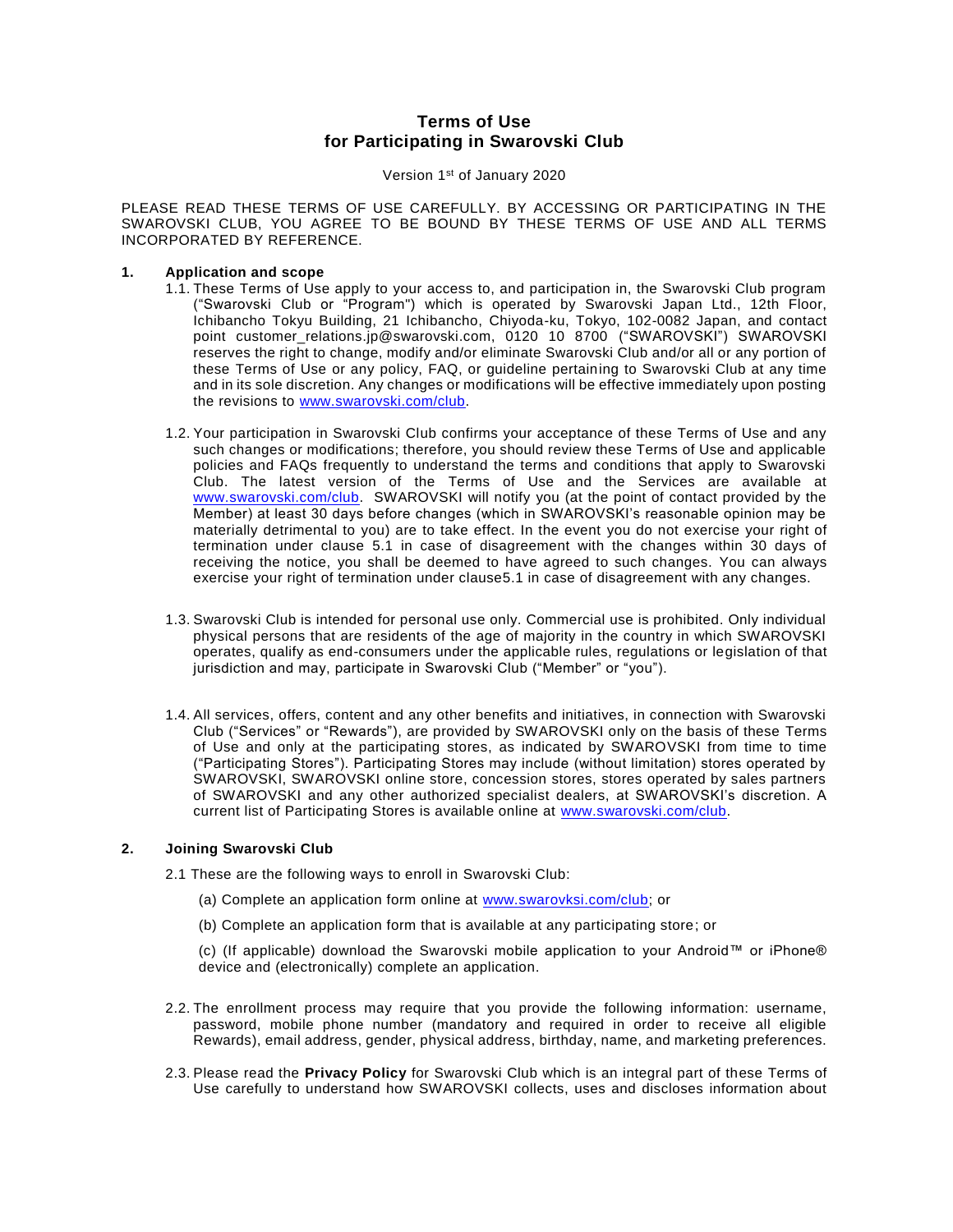Members and how to update or change your personal information and how SWAROVSKI communicates with you.

2.4. In case of acceptance of your application form by SWAROVSKI, you will get a Swarovski Club personal member number assigned to you and you will receive a digital representation of a Swarovski Club card to the (valid) email address provided to SWAROVSKI upon signup. Your Swarovski Club membership begins with acceptance of your application by SWAROVSKI. Your participation in Swarovski Club is free of charge and does not require any prior purchase.

### **3. Services**

As a Member of Swarovski Club, you may benefit from the Services that SWAROVSKI provides from time to time. These Services may include (without limitation and as an indication only), news and information about Swarovski Club, SWAROVSKI and SWAROVSKI products and services, invitations to (qualifying) Members to take part in special events and promotions, such as the presentation of new products or discount and other promotions, personalized product information and special offers and/or services, vouchers, access to exclusive content or events, news and updates of relevance for Members. Services may also include personal advice in some of the Participating Stores, where you as a Member may benefit from extended customer advice from the staff member who, if presented with the membership number, is able to access the Member's purchase history and therefore assist you taking into account past purchases. Current Services and their terms are available at [www.swarovski.com/club,](http://www.swarovski.com/clubi) and also as an Annex to these Terms of Use, which includes the latest version applicable and as it may be communicated to you from time to time through the point of contact provided by you in the application form or as updated by you.

### **4. Member's Obligations**

- 4.1. The personalized Swarovski Club membership number is assigned to you and is not transferrable to third parties. The Services and other benefits of membership to which you are entitled or eligible for are non- transferable.
- 4.2. You are solely responsible for any damage resulting from any fraudulent misuse of the membership number/account that is caused directly or indirectly by you.
- 4.3. You are fully responsible for providing and maintaining accurate and complete information regarding membership, including without limitation contact information such as email, phone and/or physical address. Lack of or incorrect information may lead you not being able to enjoy the Services, at your sole responsibility. You will only be entitled to Services on communication of membership number and other information required by SWAROVSKI to verify your identity of and qualify for Services.

#### **5. Termination**

- 5.1. You may terminate your membership with Swarovski Club at any time without observing any period of notice by communicating with SWAROVSKI at the contact points indicated in clause 1.1. Immediately upon termination, all benefits, Services and other elements relating to the membership will be cancelled.
- 5.2. SWAROVSKI may terminate your membership with Swarovski Club at any time by giving three (3) months' notice.
- 5.3. SWAROVSKI may also terminate immediately your membership for good cause. Good cause includes, among others, and at SWAROVSKI's discretion, you providing false data to SWAROVSKI, including, but not limited to, invalid contact information, misuse (including fraudulent use) of your membership and/or the Services.

#### **6. Limitation of Liability**

- 6.1. SWAROVSKI shall not be liable to any person for any action taken or neglected to be taken with respect to the Program, to the fullest extent permitted by law.
- 6.2. SWAROVSKI will attempt to send correspondence to active Members to advise them of matters of interest. However, neither SWAROVSKI nor retailers participating as partners in the Program will be liable for any failure to do so and will not be responsible for incorrect or inaccurate transcription of entry information, for problems related to any of the equipment or programming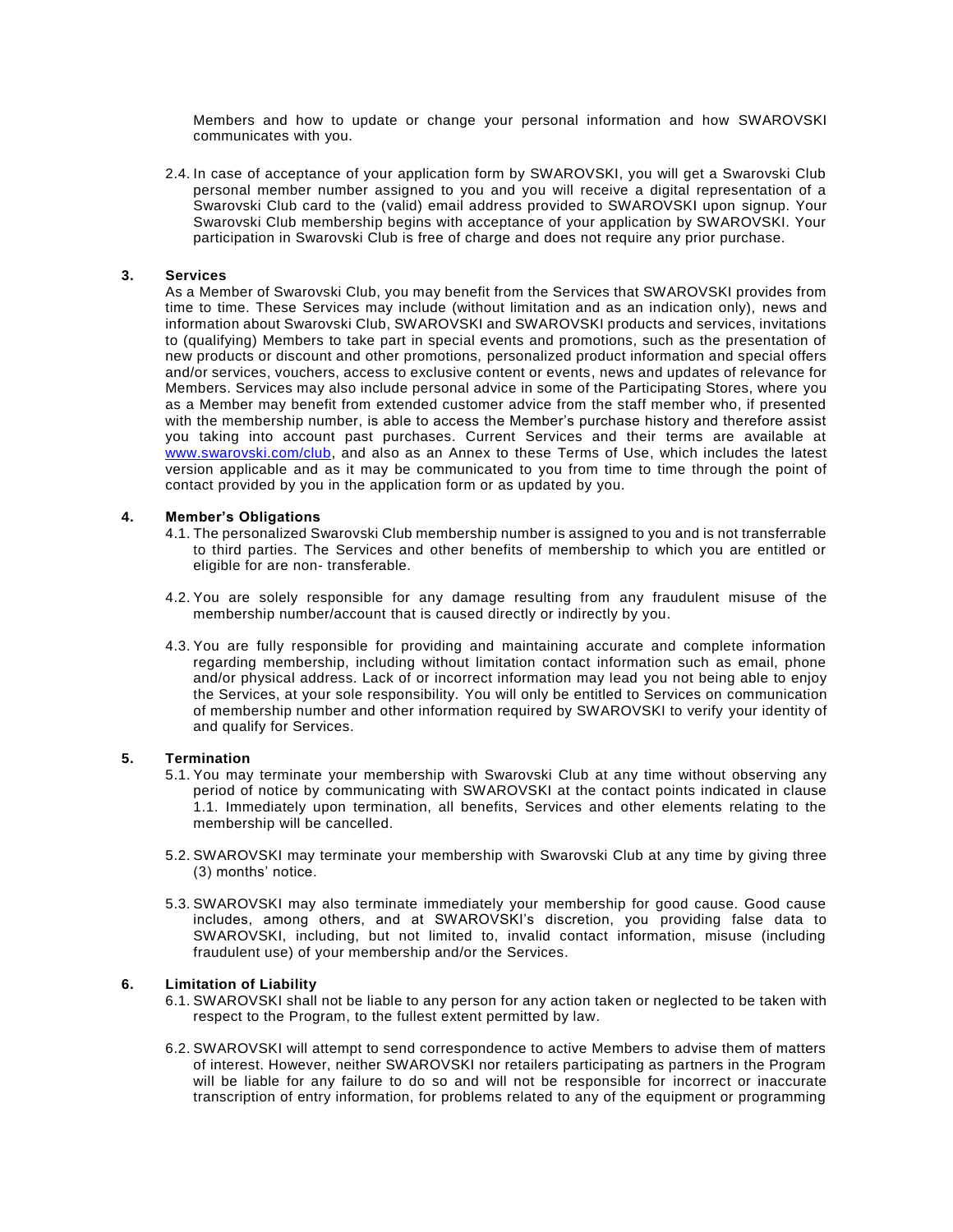associated with or utilized by the Member, for any human error, for any interruption, deletion, omission, defect, or line failure of any telephone network or electronic transmission, for problems relating to computer equipment, software, inability to access any Web site or on-line service, for any other technical or non-technical error or malfunction, for lost, late, stolen, illegible, incomplete, garbled, misdirected, mutilated or postage due mail or other mail for whatever reason, except for any liability which cannot be excluded by law.

## **7. Miscellaneous**

- 7.1. No waiver by SWAROVSKI of any of the provisions hereof will be effective unless explicitly set forth in writing. No failure to exercise, or delay in exercising, any right, remedy, power, or privilege arising from these Terms of Use shall operate, or be construed, as a waiver by SWAROVSKI; nor shall any single or partial exercise of any right, remedy, power, or privilege hereunder preclude any other or further exercise thereof or the exercise of any other right, remedy, power or privilege by SWAROVSKI.
- 7.2. If for any reason any of these Terms of Use are determined to be illegal, invalid, or otherwise unenforceable by a court of competent jurisdiction, then to the extent that term is illegal, invalid, or unenforceable, it will be severed and deleted from these Terms of Use, and the remaining terms shall survive, remain in full force and effect and continue to be binding and enforceable.
- 7.3. NEITHER SWAROVSKI NOR ITS PARENTS, SUBSIDIARIES, AFFILIATES, PARTNERS, DESIGNEES, AGENTS, OR EMPLOYEES MAKE ANY REPRESENTATIONS OR WARRANTIES OF ANY KIND WHATSOEVER, EXPRESS OR IMPLIED, IN CONNECTION WITH THESE TERMS OF USE OR SWAROVSKI CLUB OR ANY OF THE REWARDS OR BENEFITS ASSOCIATED THEREWITH, INCLUDING, BUT NOT LIMITED TO, WARRANTIES OF MERCHANTABILITY, NON-INFRINGEMENT, OR FITNESS FOR A PARTICULAR PURPOSE, EXCEPT WHERE SUCH REPRESENTATIONS AND WARRANTIES ARE NOT LEGALLY EXCLUDABLE.
- 7.4. These Terms of Use and all legal relations between SWAROVSKI and you in connection with the Swarovski Club membership shall be subject to the laws of the seat of SWAROVSKI. Any legal dispute will be subject to the exclusive jurisdiction of the city in which SWAROVSKI has its seat.

For questions, inquiries and contact information please refer to clause 1.1.